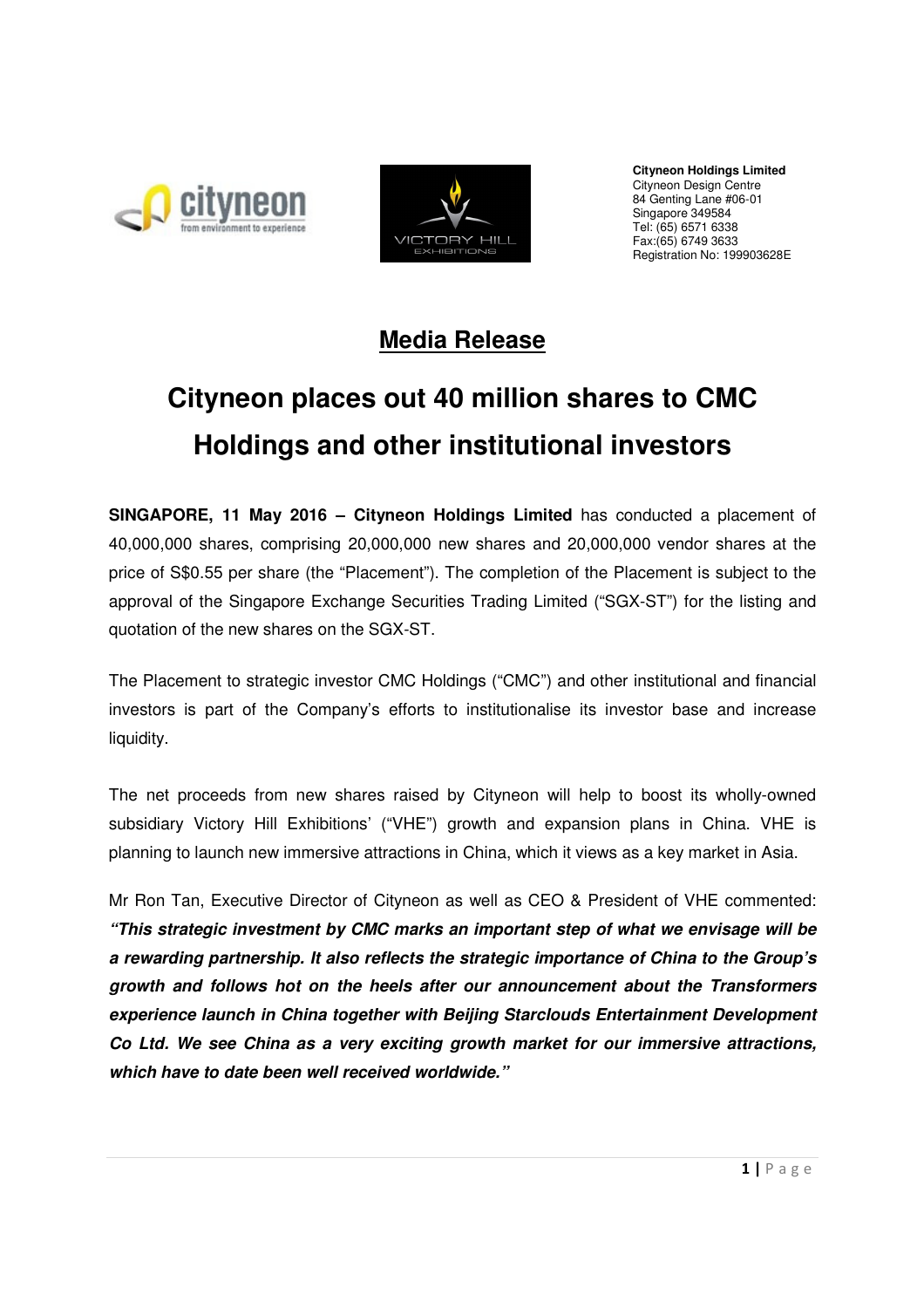The strategic investment by CMC enhances collaboration opportunities between the two entities. CMC is founded and chaired by Li Ruigang and is a prominent media and entertainment investment and operating platform in China with high-profile portfolio across the world. CMC's investments include IMAX China which is listed in Hong Kong and a majority stake in Star China. CMC is the majority joint venture partner of DreamWorks Animation in Oriental DreamWorks which launched Kung Fu Panda 3 in China early this year; of Warner Brothers and TVB in Flagship Entertainment Group which launched 12 movie projects this year.

#### **-End-**

#### **About CMC Holdings**

CMC Holdings("CMC"), founded and chaired by Li Ruigang, is China's prominent investment and operating platform dedicated to media & entertainment, Internet & mobile, and lifestyle. CMC has created and supported the growth of a wide range of industry leaders in key subsectors across content, platform and technology, including film, television, music, sports, live entertainment, game, ticketing, advertising, e-commerce, financial media and financial data service, education, O2O. CMC's portfolio include Star China, IMAX China, Oriental DreamWorks, Flagship Entertainment, BaseFX, Infinity Pictures, Jaunt VR, Whaley Technologies, Dream Center (Shanghai), Charm, Sumscope, City Football Group, China Sports Media, SECA, Soccer World, Loonggame, Ourgame, KKTV, We Piao, Gewara, Broadway Global Ventures, and Dream Center, Secoo, Yoho, among others.

#### **About Victory Hill Exhibitions Pte. Ltd.**

VHE is an exhibition Production and Distribution Company focused on delivering engaging, educational and immersive attractions for the global market. The company is the industry leader in creating and delivering innovative and captivating content for events, immersive attractions, interior architecture and experiential environmental spaces. With a focus on developing long term trusted and strategic relationships. VHE has multiple years of combined experience delivering some of the most renowned and critically acclaimed exhibitions to the museum and entertainment industries. Using the latest technological capabilities and storytelling techniques, VHE delivers impressive, visually appealing, educational content, and entertainment enjoyed by visitors of all ages. VHE is a 100% subsidiary of Cityneon Holdings Limited, which is listed on